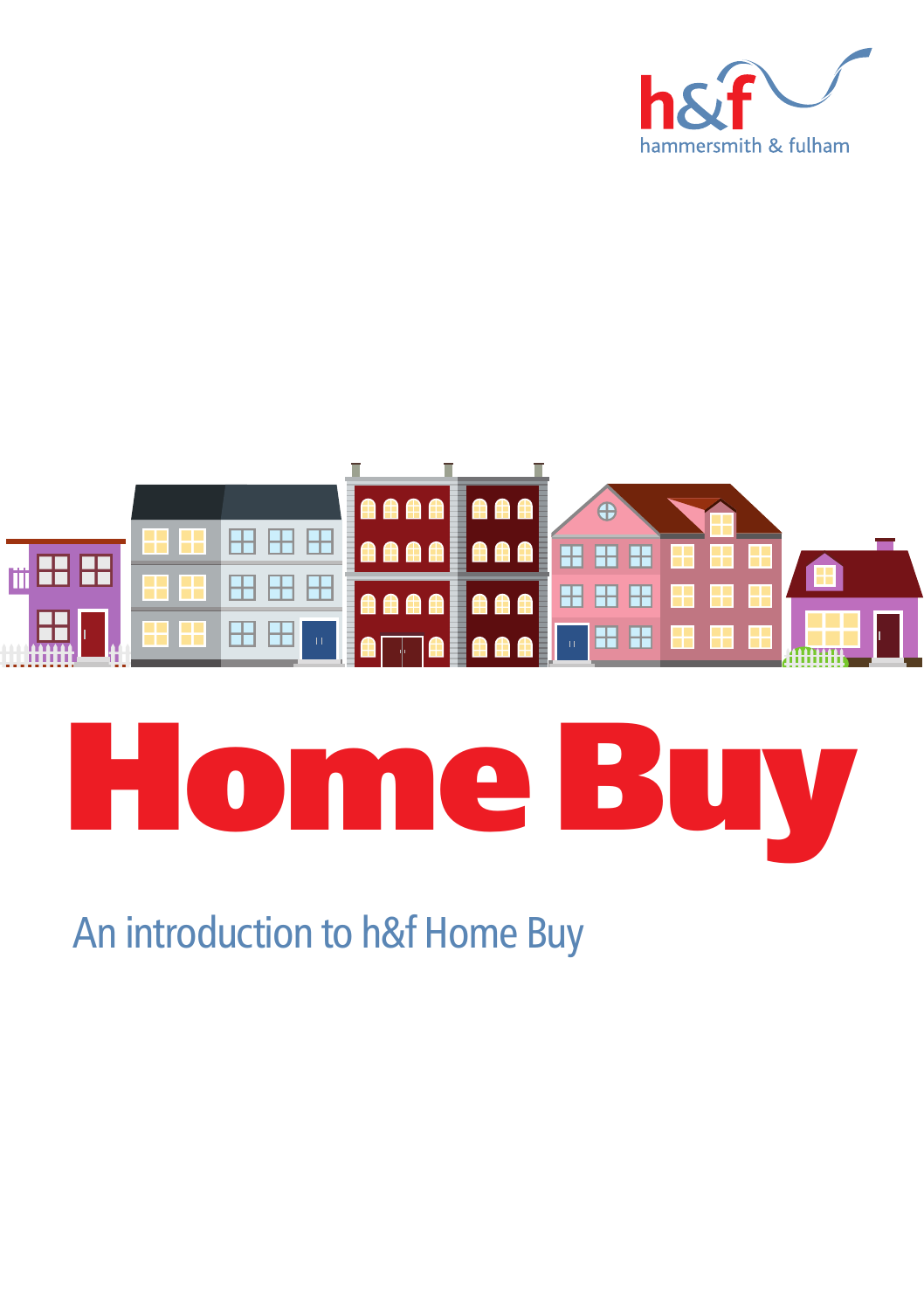**Hammersmith & Fulham Council recognise the importance of building a strong, vibrant and sustainable community within the borough. We know there are many residents on modest incomes who want to own their own homes and we are determined to help them achieve this.** 

We believe first time buyers and people earning a low to middle income should not be forced to rent expensive accommodation, or have no choice but to live miles away from where they work, because they cannot afford to buy their home within this borough.

h&f Home Buy is here to assist eligible residents, or those working in the borough, to achieve home ownership. We are here to help you along the way. By completing the registration form at the back of this booklet, or visiting us on line at www.lbhf.gov.uk and going to the h&f Home Buy page, you may be able to realise your aspiration of becoming a home owner.

## What is affordable housing/low cost home ownership?

Low cost home ownership schemes are intended to help people who do not qualify for social housing and who cannot afford to buy a home on the open market. These schemes sometimes target specific groups such as first time buyers and council or housing association tenants.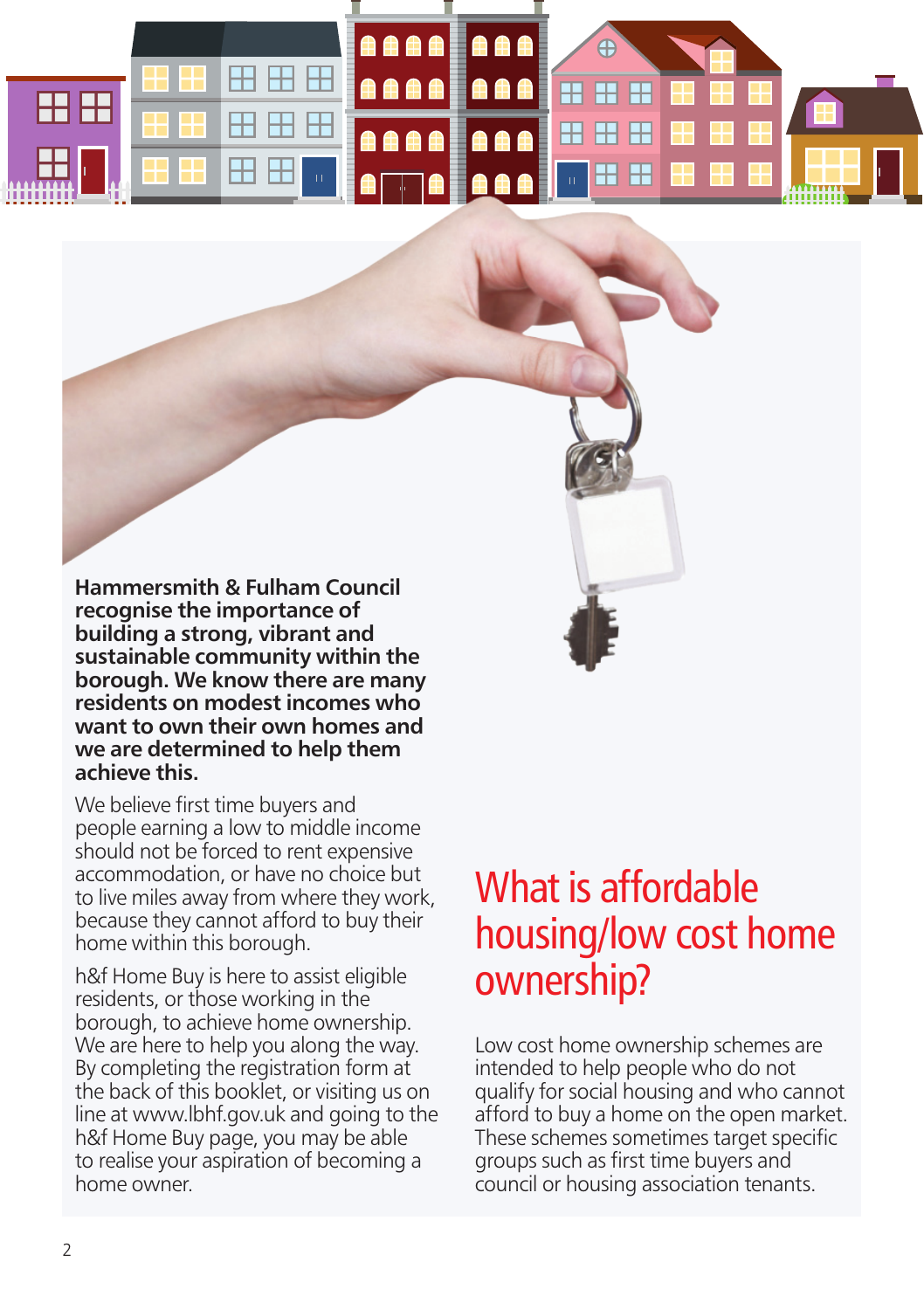

# The Products

## **• Shared Ownership**

Part Rent - Part Buy option enables customers to buy a home on leasehold basis. Customers can buy between 25% and 75% of the property value, and pay rent on the remaining share to the provider. The rent is initially capped at a maximum of 3% of the open market value of the unsold share. The buyer will also be responsible for payment of service charges.

## **• Council Shared Equity**

Council Shared Equity, formerly known as Discount Market Sale is a low cost home ownership product where a newly built property is purchased at a discounted price with the unsold equity held by the Council in perpetuity. This is possible because when the development was negotiated with the Council in its planning authority role, the discount was stipulated to try to help low and middle income earners access the property ladder. The purchaser(s) buy the percentage of the property available after the discount with nothing to pay on the unsold equity. Should they decide to sell the property, it is sold at the same percentage at the prevailing market value, ideally to another prospective purchaser from the Home Buy register.

## **• Right To Buy**

Enables council tenants to buy their council property outright with discounts of up to £103,900\*.

\*uplifted annually by CPI.

## **• Resales**

These are previously owned Shared Ownership or Council Shared Equity homes that were built and sold in the past and are now being resold by their current owners.

### **• Intermediate Rent**

These are homes, typically let by housing associations, at below market rent, thereby enabling tenants to save for a deposit. Rents are usually charged at up to 80% of private market levels.

Further details about these products are available on request.

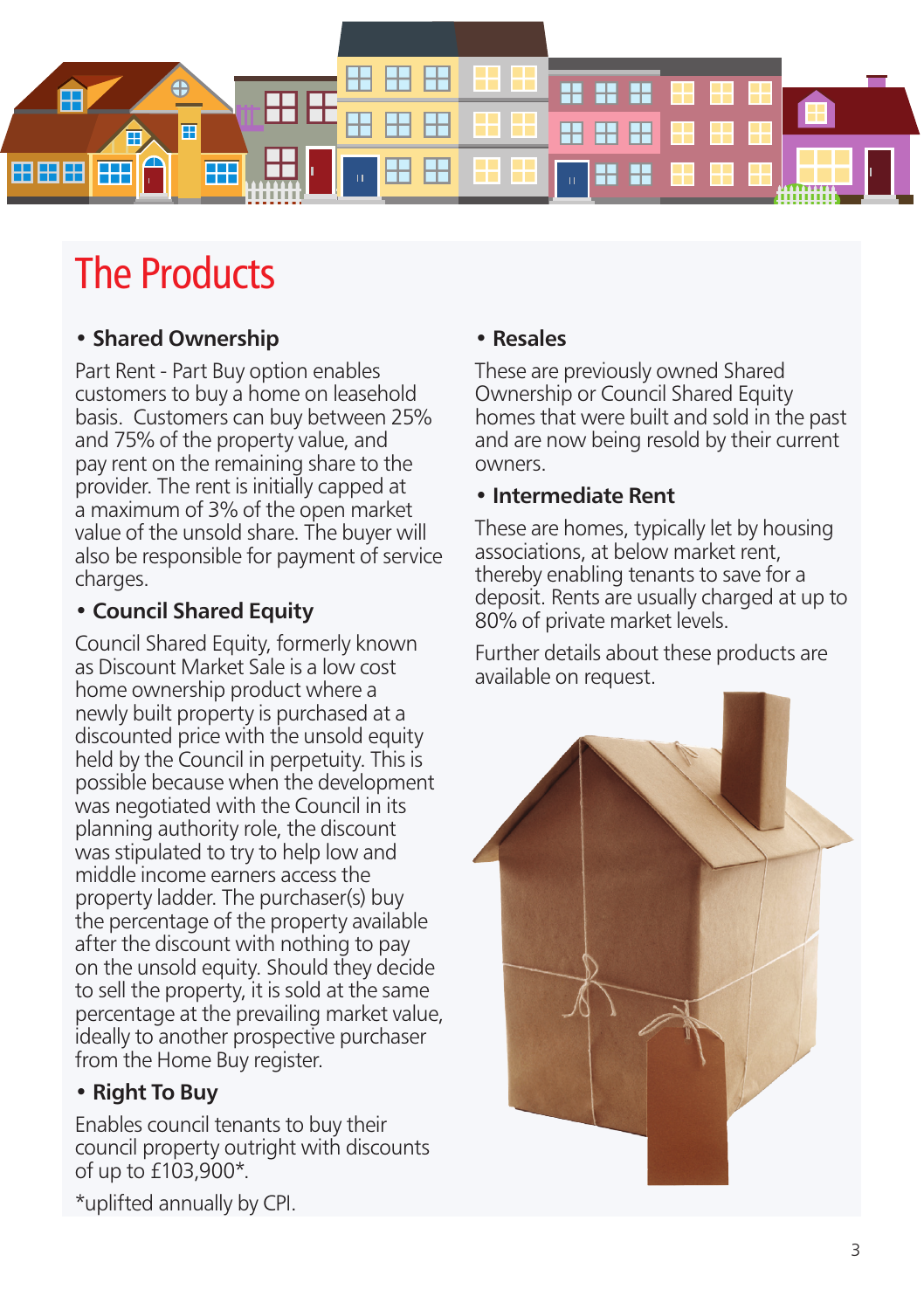

# How can h&f Home Buy help you?

h&f Home Buy manages marketing promotion and allocation of all low cost home ownership homes in Hammersmith and Fulham to the borough's resident and workers. Home Buy's staff will also assist you through all stages of the home ownership process.

## **Our services include:**

- Specialist one-to-one appointments to discuss your housing options and choices
- Nomination to housing association properties that have been developed for low cost home ownership.
- Assistance with registering your interest in home ownership opportunities in Hammersmith and Fulham.
- Information about products that can enable you to own your home such as Shared Ownership and Discount Market Sale.
- Information about new homes being developed in the borough.
- Information to help you get advice and assistance from solicitors and independent financial advisers to ensure that you are fully prepared for home ownership

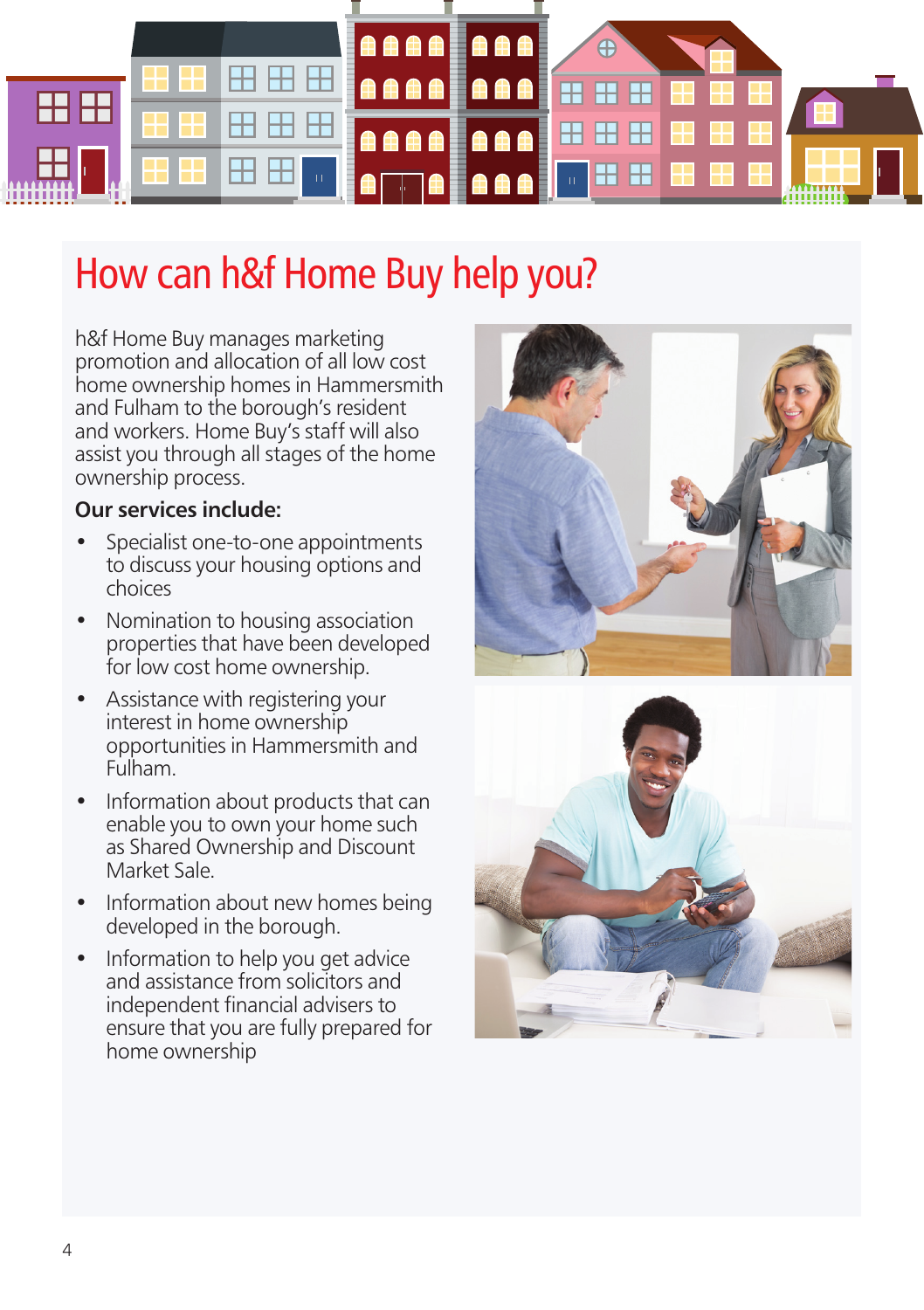

# Am I eligible?

The general eligibility criteria to register with h&f Home Buy are:

- You live or work in Hammersmith & Fulham and
- You have a household income between £19,000 and £90,000 (unless otherwise stated)
- You do not own a home at present

In addition, some of the products detailed earlier in this booklet may have specific eligibility criteria such as: whether you are a council or housing association tenant; a key worker; a first time buyer; or registered on the Council's Housing Register.

As well as confirming your eligibility for the products, we will assign you a priority level and this will be utilised when considering you for properties.

## **Priority**

h&f Home Buy allocate properties in accordance with the Home Buy prioritisation policy. This is due to the popularity of the low cost home ownership properties available and the great demand for homes in the borough.

- 1. Armed Services (and Ex Armed Services) personnel (as defined by First Steps London\*) living (or previously living as an adult) for twelve consecutive months in the borough
- 1. Social tenants in either council housing or Private Registered Provider housing.
- 3. Police officers living or working in the borough
- 4. Homeless Working Households in Temporary Accommodation
- 5. Customers with physical disability using a wheelchair
- 6. Households living for twelve consecutive months in the borough
- 7. Household working for twelve consecutive months in the borough
- 8. Households living or working in the borough with an income within the relevant thresholds (income thresholds can be scheme specific – speak to us for more details)

If you require further information regarding your eligibility for the low cost home ownership products and your priority please contact us on 020 8753 6464 or email us at [h&fhome-buy@lbhf.](mailto:h&fhome-buy@lbhf.gov.uk) [gov.uk](mailto:h&fhome-buy@lbhf.gov.uk)

Please note that the priorities above are subject to change at the Council's discretion at any time and without prior notification.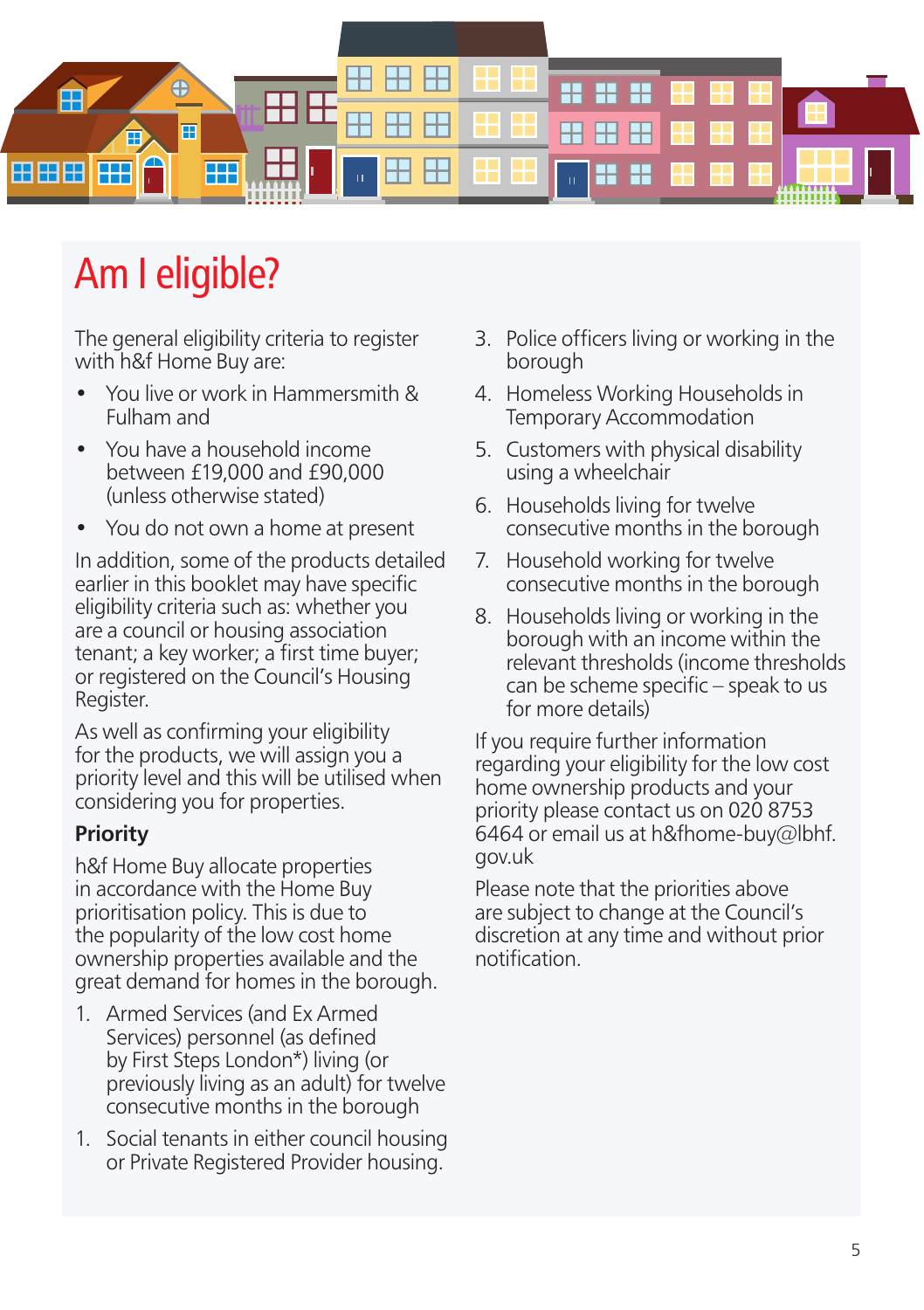

## The path to home ownership

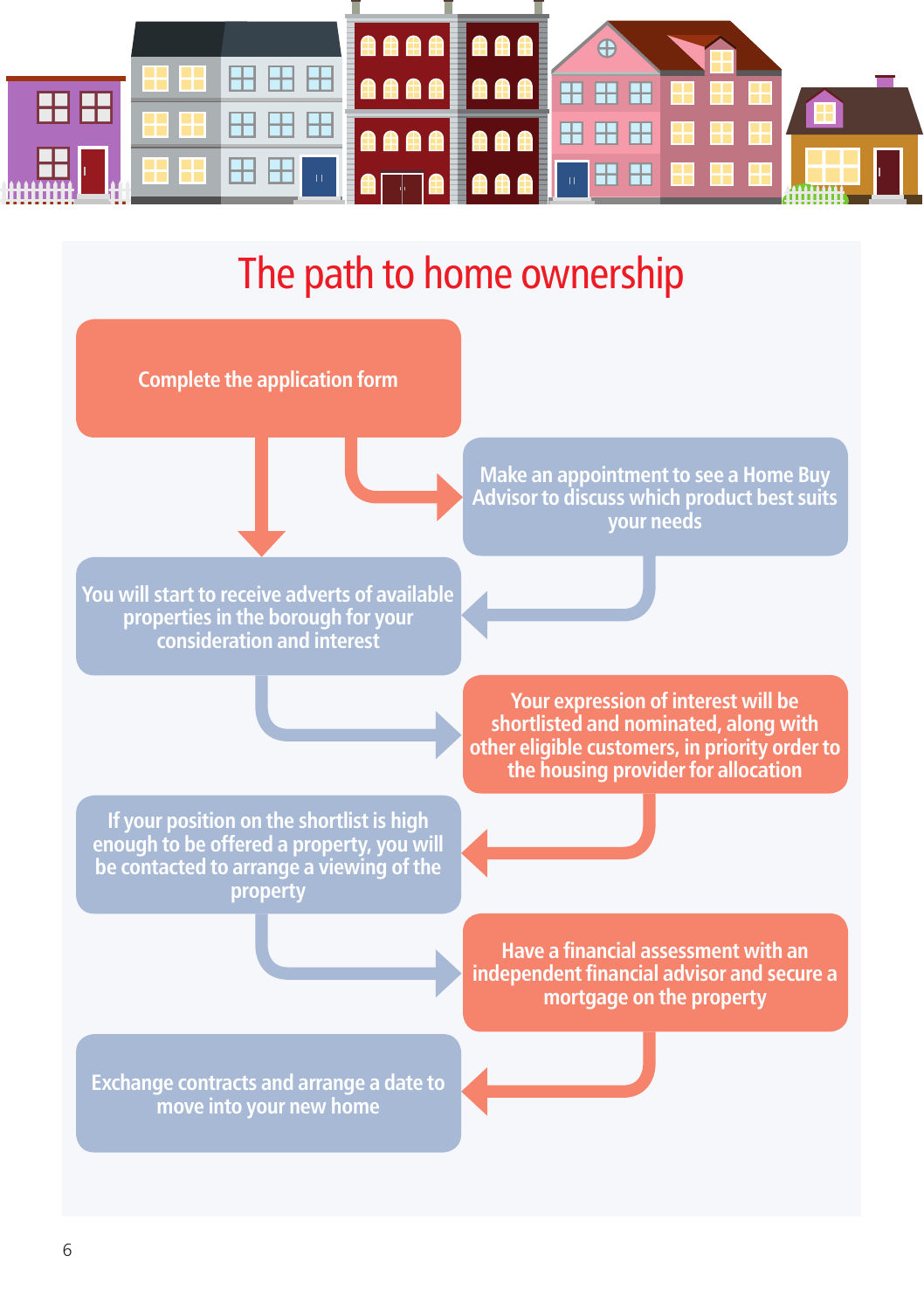

# Frequently asked questions

### Q **What are the costs of buying a new low cost home ownership property?**

When a new development is advertised you will be notified of the full value of the property and the minimum share purchase available.

In purchasing your new home you will incur some initial costs such as: survey fees; legal fees and the deposit. You are advised to have/save between £4,000 and £5,000 to cover these costs. You may also have to pay stamp duty depending on the value of the share you are buying.

There are also on-going costs once you have moved into your new home such as: mortgage repayments; rent; service charge; repairs and maintenance. We aim to provide you with as much information as possible when we advertise properties.

## Q **Can I buy a property with someone else?**

Yes. Up to four people can become joint owners, provided one applicant meets the criteria. However, the total household income threshold will apply regardless of the number of people buying the property.

### Q **I've bought a share in a Shared Ownership property. Can I buy more shares or buy it outright?**

Yes. You can buy up to 75% of the shared ownership property in the first year. However, some schemes may require you to have owned your property for one year before applying to buy more shares.

## Q **What happens if I want to sell my property?**

You are entitled to sell your property. An independent valuation will be conducted and you can then use our service to find a buyer, potentially reducing the cost of selling your property. If your home is not sold within three months you may sell the property on the open market subject to the restrictions of the scheme.

## Q **Can Home Buy give me financial or legal advice?**

By law, we cannot give you advice on these matters, but we will give you information to help you get this advice from solicitors and independent financial advisers, so you are fully prepared for the process of buying a home.